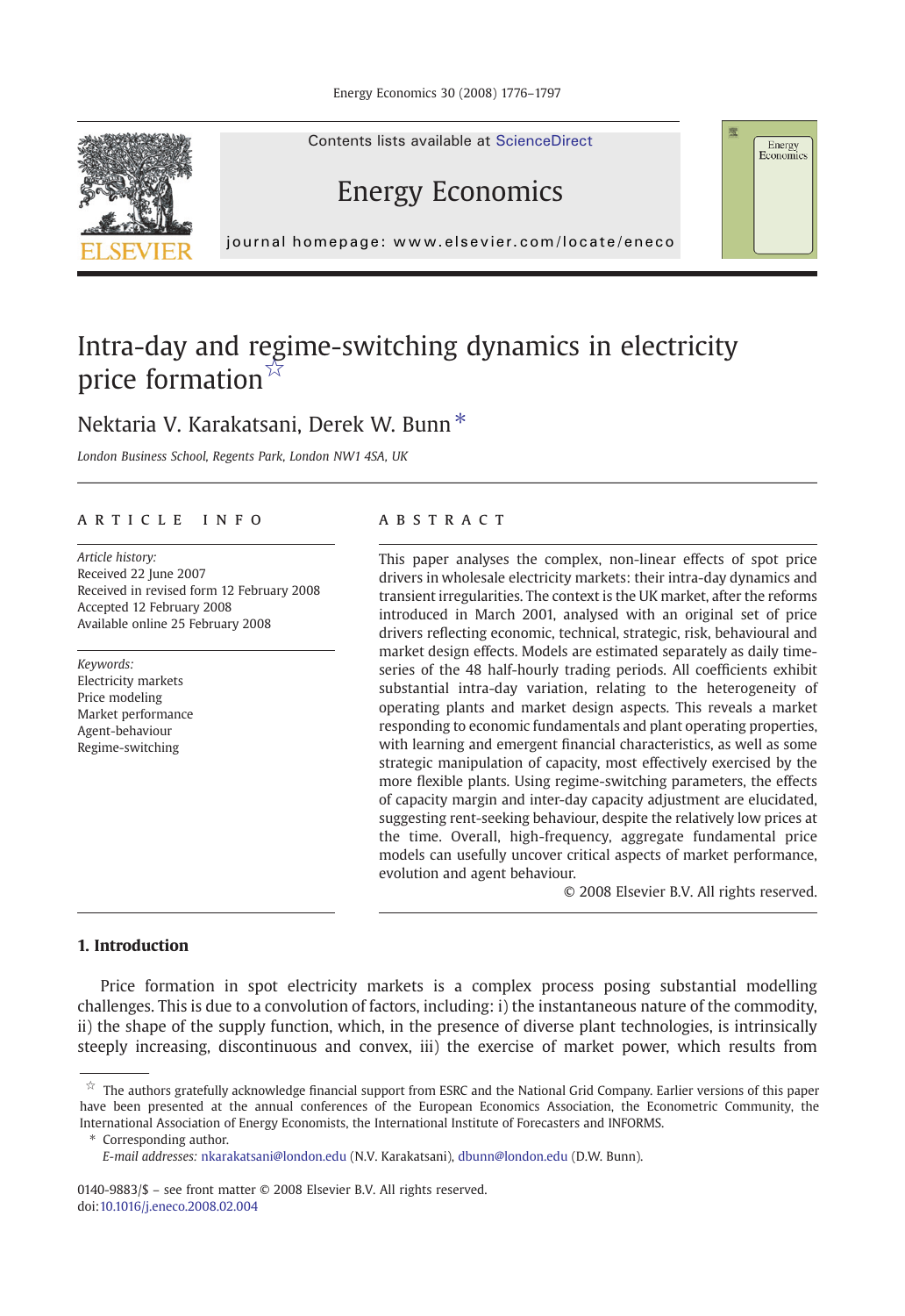oligopolistic structures, agents' asymmetries and the negligible demand elasticity to price in the shortterm, iv) complex market designs due to real-time balancing, and v) substantial agents learning through daily-repeated auctions, but subject to frequent regulatory interventions and market structure changes. Various stochastic models have been proposed for the idiosyncratic price dynamics that arise (e.g. [Escribano et al., 2002; de Jong and Huisman, 2003; Knittel and Roberts, 2005; Geman and Roncoroni,](#page--1-0) [2006\)](#page--1-0). To serve the needs of derivatives pricing, one focus has been upon autoregressive, stylised specifications, which replicate essential price properties, such as mean-reversion, seasonality, jump occurrence, and volatility clustering, but provide limited explanatory insights on price formation.

In contrast, clarifying the degree to which prices reflect economic, technical, strategic, risk, or behavioural factors across intra-day trading periods and over time may reveal the degree of market efficiency, the subtleties of agent behaviour and the market attractors in particular situations. Such insights are important for regulators, in their market monitoring as well as to market agents, in order to understand their risk exposures. In addition, price models based on market fundamentals are appealing for short-term forecasting and scenario construction, as they allow agents to incorporate specific expectations about future market conditions and hence convert private information to possible strategic advantage. A purely statistical model cannot create such agent-specific, conditional expectations.

Nevertheless, existing fundamental models for electricity prices exhibit a number of limitations. Firstly, they are primarily constrained to autoregressive effects and the price responses to demand, fuel prices or weather conditions, such as temperature, precipitation and wind (e.g. [Nogales et al., 2002; Kanamura and](#page--1-0) [Ohashi, 2004; Vehvilainen and Pyykkonen, 2004; Kosater, 2006; Rambharat et al., 2005; Huisman, 2007](#page--1-0)). In competitive electricity markets, such effects need to be complemented with: i) aspects of plant dynamics, as suggested by technical and economic arguments, ii) measures of risk, as implied by [Longstaff](#page--1-0) [and Wang \(2004\),](#page--1-0) iii) market design and market structure effects (e.g. [Wolak, 2000; Bower and Bunn,](#page--1-0) [2001\)](#page--1-0), iv) agent learning and iv) strategic behaviour. Although market power has been documented extensively in market assessments as well as in competition models (e.g. [Wolfram, 1999; Borenstein et al.,](#page--1-0) [1999; Green and Newbery, 1992; Day et al., 2002\)](#page--1-0), relevant indicators do not appear in econometric price models. Secondly, many specifications tend to refer to daily average prices, whilst intra-day patterns of trading display distinct price profiles, reflecting the daily variation of demand and operational constraints. In this context, profitability may be selectively achieved by agent strategies across the day. Nevertheless, only a few high-frequency studies<sup>1</sup> have appeared in the literature (e.g. [Huisman et al., 2007](#page--1-0)). Finally, existing formulations generally assume constant effects, over time, but this disregards the evolution of agents' behaviour to changing market conditions.

Motivated by the above issues, this paper proposes fundamental price models – linear and regimeswitching regressions – to clarify the determinants of prices and in particular, the size, intra-day variation and transient irregularities of various effects. Our context is the British $^2$  electricity market, over the first year after the 2001 reforms, which transformed the compulsory day-ahead power pool, operating since 1990, into a fully liberalised, continuous, voluntary trading process. Among our principal objectives is to identify the extent to which prices in the new market were cost-reflective, in terms of economic fundamentals, or manifested, despite their low levels during this period, some forms of strategic pricing. As various countries restructure their electricity markets and introduce further liberalising reforms, the inferences derived from the British market can have significant implications.

To elucidate the fine aspects of electricity price formation, econometric modelling is undertaken on an original, high-frequency data set. After defining a variety of potential price drivers, models are estimated across the 48 trading periods of the day. These specifications reveal a substantial, systematic component in prices as well as considerable diurnal heterogeneity in price formation. Subsequently, as spot electricity prices exhibit recurrent, fast-reverting spikes, of unpredictable magnitude and timing, which induce severe financial risks, and auction theory predicts the existence of multiple equilibria [\(Green and Newbery, 1992;](#page--1-0) [von der Fehr and Harbord, 1993\)](#page--1-0), an appealing hypothesis to be tested is whether the price formation

<sup>&</sup>lt;sup>1</sup> [Guthrie and Videbeck \(2007\)](#page--1-0) define five clusters of trading periods with similar demand and supply characteristics. [Longstaff](#page--1-0) [and Wang \(2004\)](#page--1-0) investigate the responses of the day-ahead forward premium to risks, relating to unexpected demand, price and revenues, and obtain varying coefficients across the day. Their significance is however limited to a few trading periods.

 $<sup>2</sup>$  For simplicity, the wholesale electricity market for England and Wales is referred to as British, although it does not include the</sup> Scottish region at this period.